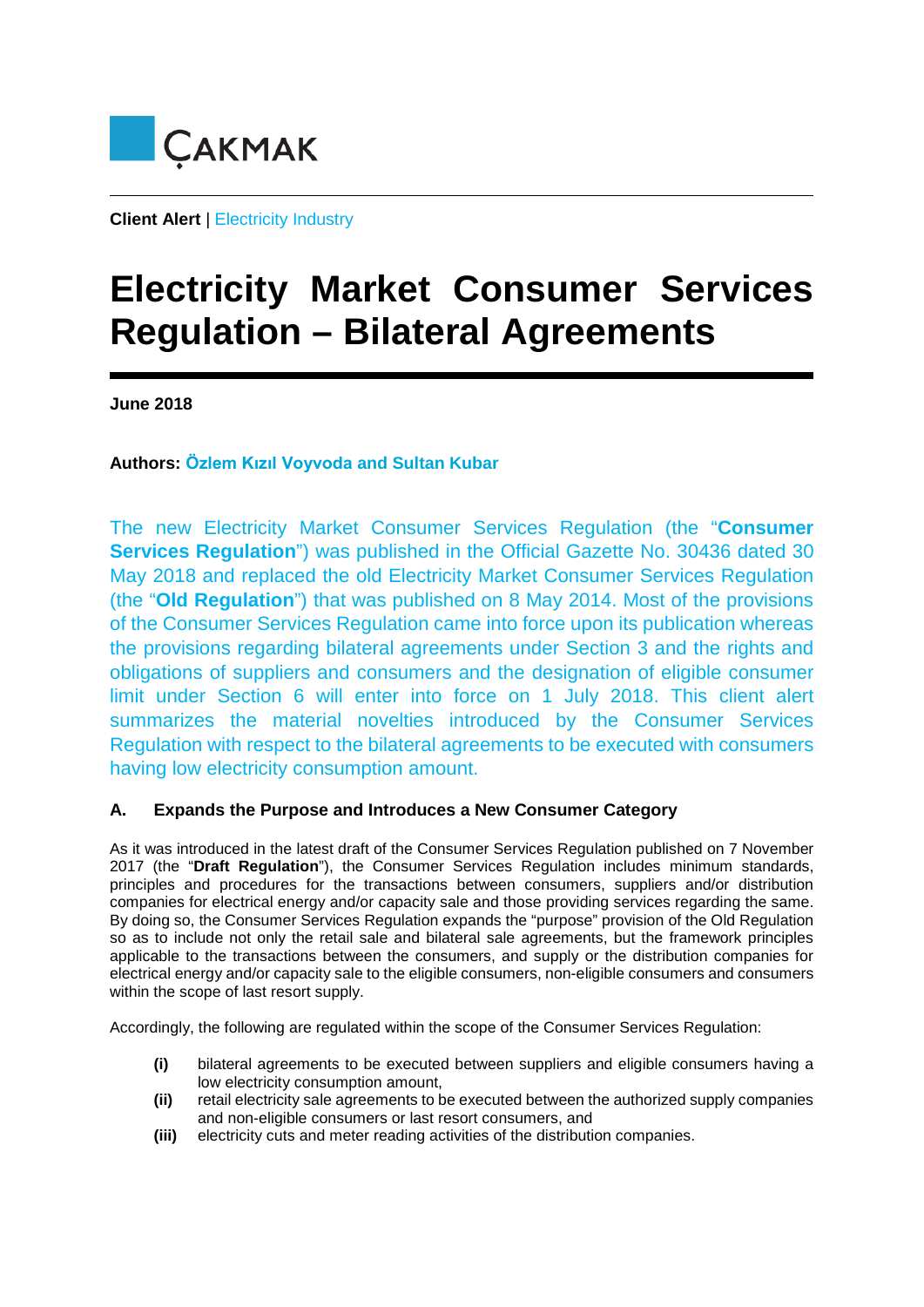The Consumer Services Regulation categorizes eligible consumers based on their consumption amounts as: (i) eligible consumers with high consumption amounts and (ii) eligible consumers with low consumption amounts. Under Article 4 of the Consumer Services Regulation, "eligible consumers with low consumption amount" are defined as the eligible consumers with less than 100,000 kWh of annual electricity consumption and they enjoy protective provisions related to bilateral agreements thereunder. Hence, with this new categorization, the only type of consumer with whom supplier companies can make agreements without being subject to the limitations envisaged for the bilateral agreements under the Consumer Services Regulation are the eligible consumers with more than 100,000 kWh annual electricity consumption.

## **B. Brings Maximum Term for Fixed Term Bilateral Agreements**

A supplier may offer a bilateral agreement to eligible consumers consuming low energy with either (i) a fixed term or (ii) an indefinite term. The Consumer Services Regulation sets out a maximum term for fixed term bilateral agreements which is three years, while this term is one year under the Subscription Agreements Regulation<sup>[1](#page-1-0)</sup> that is applicable to the consumers falling under the consumer protection legislation. Accordingly, any agreement with a longer period will be accepted as an indefinite term agreement. Pursuant to the Consumer Services Regulation, in line with the Subscription Agreements Regulation, eligible consumers having low consumption amounts are entitled to terminate their indefinite term bilateral agreements any time and without being required to show a justified reason. However, they will need to indicate a justified reason if their agreements are with fixed terms.

### **C. Introduces Procedures for Conclusion, Renewal, Amendment and Termination of Bilateral Agreements**

The Consumer Services Regulation sets forth certain protective provisions for eligible consumers with low consumption amounts that are complying with consumer protection legislation with minor differences. It prohibits automatic renewal and extension clauses in bilateral agreements and requires application of the same procedure followed when the bilateral agreement is first entered into. Explicit consent of the consumer is required for conclusion, renewal and amendments of the agreement. Silence of the consumer in response to an offer by a supplier for any of those purposes shall not be interpreted as an implied acceptance.

The Consumer Services Regulation sets forth two standard informative forms to be delivered to consumers before the conclusion and renewal of agreements. Bilateral agreements can be executed by hand or by secured e-signature and a copy of the agreement having the "same as the original" stamp must be given to the consumer on the execution date.

Suppliers who wish to make any amendment to the bilateral agreements are required to communicate their change offers to the consumers at least 15 days before the date such amendments are planned to take effect, together with the copy of the revised agreement and the required form (Annex 3 of the Consumer Services Regulation). The amendment comes into effect only upon the explicit consent of the consumer.

Suppliers are also required to inform the consumers whose bilateral agreements with fixed terms are to be ended, at least 60 days before the end date.

### **D. Introduces Right to Revoke for the Eligible Consumers with Low Consumption Amounts and Limitation for the Penalty Amount**

The Consumer Services Regulation sets forth a right to revoke the agreement within 14 days following the conclusion or renewal of the agreement for the eligible consumers with low consumption amounts. This right is designated regardless of the place where the agreement is concluded, whereas pursuant to the consumer protection legislation, only the consumers that are party to sale agreements executed via communication instruments (*i.e,* telephone, e-mail, website etc.) or out of the workplace of the seller have this right. Also, the Consumer Services Regulation provides that the penalty amount to be

 $\overline{a}$ 

<span id="page-1-0"></span><sup>1</sup> Published in the Official Gazette No. 29246, dated 24 January 2015.